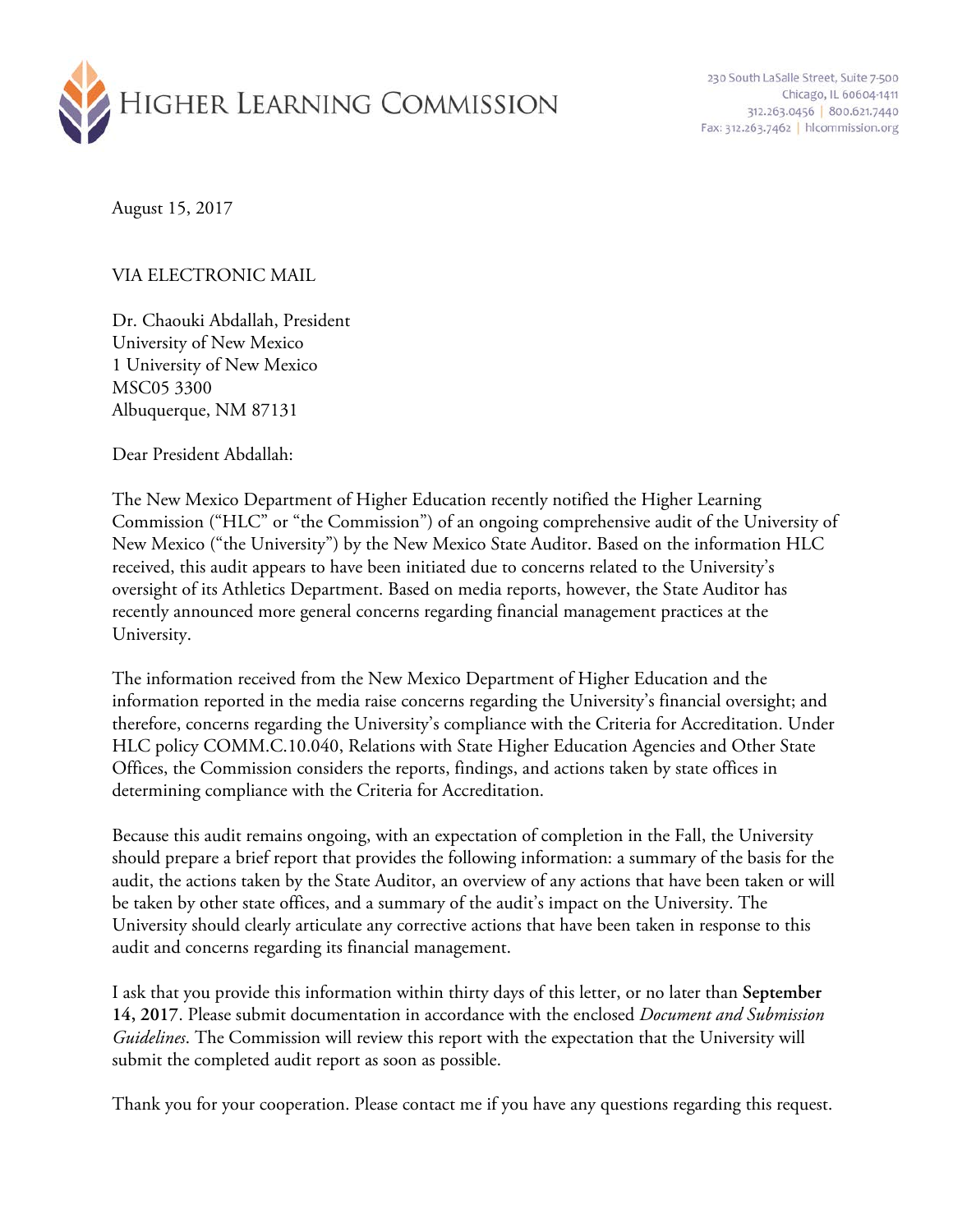Sincerely,

Whatson

Robert Rucker Research and Advocacy Coordinator for Legal and Governmental Affairs

- Enc: Document and Submission Guidelines
- Cc: Joseph Suilmann, Accreditation Program Manager, University of New Mexico Mary Vanis, Vice President for Accreditation Relations, Higher Learning Commission Zach Waymer, Manager for Legal and Governmental Affairs, State Relations and Institutional Complaints, Higher Learning Commission Karen Peterson Solinski, Executive Vice President for Legal and Governmental Affairs, Higher Learning Commission